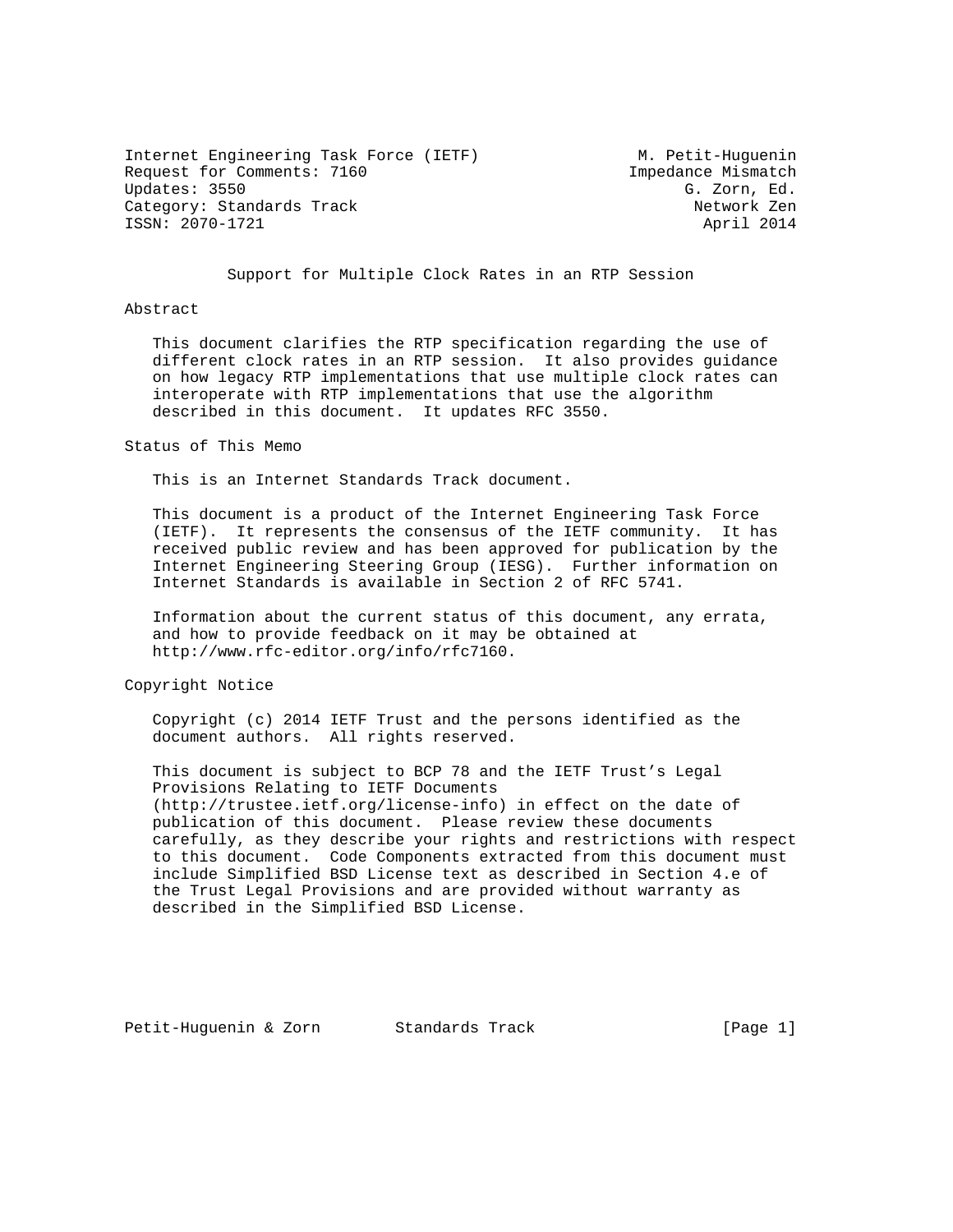Table of Contents

| Introduction                                                                                                                                                                                                                         |  |  |  |  | $\mathfrak{D}$ |
|--------------------------------------------------------------------------------------------------------------------------------------------------------------------------------------------------------------------------------------|--|--|--|--|----------------|
| 2.                                                                                                                                                                                                                                   |  |  |  |  | 4              |
| 3.<br>Legacy RTP (contact and contact and contact and contact and contact and contact and contact and contact and contact and contact and contact and contact and contact and contact and contact and contact and contact and contac |  |  |  |  | 4              |
| 3 1                                                                                                                                                                                                                                  |  |  |  |  | $\overline{4}$ |
| 3.2.                                                                                                                                                                                                                                 |  |  |  |  | 5              |
| Monotonic Timestamps<br>$3, 2, 1$ .                                                                                                                                                                                                  |  |  |  |  | 5              |
| Non-monotonic Timestamps<br>3.2.2.                                                                                                                                                                                                   |  |  |  |  | 6              |
| 4 <sub>1</sub>                                                                                                                                                                                                                       |  |  |  |  | 6              |
| 4.1. RTP Sender (with RTCP)                                                                                                                                                                                                          |  |  |  |  | 6              |
| RTP Sender (without RTCP)<br>4.2.                                                                                                                                                                                                    |  |  |  |  | 6              |
|                                                                                                                                                                                                                                      |  |  |  |  | 7              |
|                                                                                                                                                                                                                                      |  |  |  |  | 7              |
| б.                                                                                                                                                                                                                                   |  |  |  |  | 8              |
| 7                                                                                                                                                                                                                                    |  |  |  |  | $\mathsf{B}$   |
| Normative References<br>7 1                                                                                                                                                                                                          |  |  |  |  | 8              |
| Informative References<br>7.2.                                                                                                                                                                                                       |  |  |  |  | $\mathsf{R}$   |
|                                                                                                                                                                                                                                      |  |  |  |  | 10             |
| Using a Fixed Clock Rate<br>Appendix B.                                                                                                                                                                                              |  |  |  |  | 12             |
| Appendix C. Behavior of Legacy Implementations                                                                                                                                                                                       |  |  |  |  | 12             |
|                                                                                                                                                                                                                                      |  |  |  |  | 12             |
| libmediastreamer0 $2.6.0$<br>C.2.                                                                                                                                                                                                    |  |  |  |  | 12             |
|                                                                                                                                                                                                                                      |  |  |  |  | 13             |
| $C.4$ .                                                                                                                                                                                                                              |  |  |  |  | 13             |

# 1. Introduction

 The clock rate is a parameter of the payload format as identified in RTP and RTCP (RTP Control Protocol) by the payload type value. It is often defined as being the same as the sampling rate but that is not always the case (see, for example, the G722 and MPA audio codecs [RFC3551]).

 An RTP sender can switch between different payloads during the lifetime of an RTP session and because clock rates are defined by payload format, it is possible that the clock rate will also vary during an RTP session. Schulzrinne, et al. [RFC3550] lists using multiple clock rates as one of the reasons to not use different payloads on the same Synchronization Source (SSRC). Unfortunately, this advice has not always been followed and some RTP implementations change the payload in the same SSRC, even if the different payloads use different clock rates.

Petit-Huguenin & Zorn Standards Track [Page 2]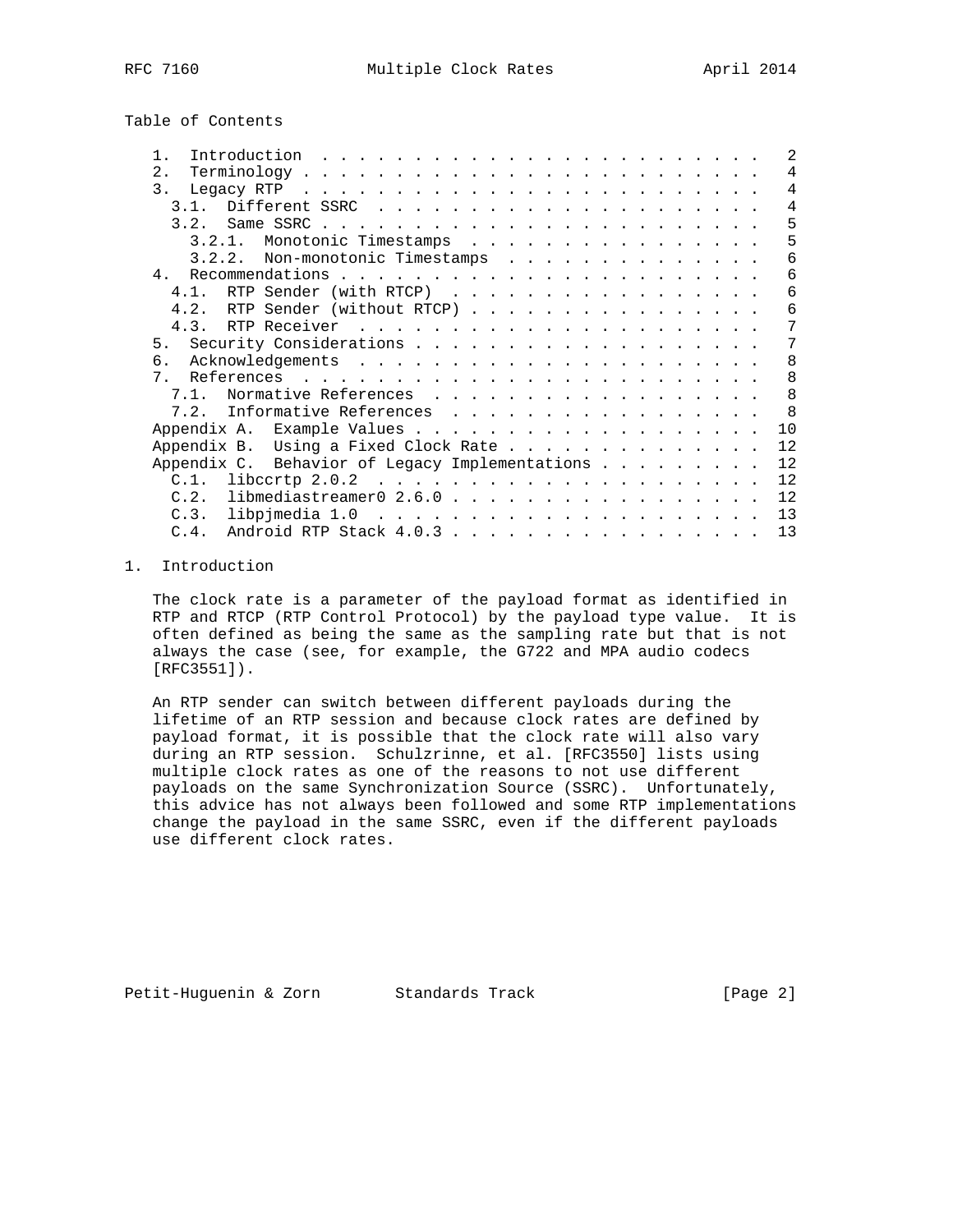This creates three problems:

- o The method used to calculate the RTP timestamp field in an RTP packet is underspecified.
- o When the same SSRC is used for different clock rates, it is difficult to know what clock rate was used for the RTP timestamp field in an RTCP Sender Report (SR) packet.
- o When the same SSRC is used for different clock rates, it is difficult to know what clock rate was used for the interarrival jitter field in an RTCP Receiver Report (RR) packet.

 Table 1 contains a non-exhaustive list of fields in RTCP packets that uses a clock rate as a unit:

| Field name          | RTCP packet type   Reference |               |
|---------------------|------------------------------|---------------|
| RTP timestamp       | SR.                          | [RFC3550]     |
| Interarrival jitter | <b>RR</b>                    | [RFC3550]     |
| min jitter          | XR Summary Block             | [RFC3611]     |
| max jitter          | XR Summary Block             | [ $RFC3611$ ] |
| mean jitter         | XR Summary Block             | [RFC3611]     |
| dev_jitter          | XR Summary Block             | [ $RFC3611$ ] |
| Interarrival jitter | IJ                           | [RFC5450]     |
| RTP timestamp       | SMPTETC                      | [RFC5484]     |
| Jitter              | RSI Jitter Block             | [RFC5760]     |
| Median jitter       | RSI Stats Block              | [RFC5760]     |
|                     |                              |               |

## Table 1

 Section 3 and its subsections try to list all of the algorithms known to be used in existing RTP implementations at the time of writing. These sections are not normative.

 Section 4 and its subsections recommend a unique algorithm that modifies RFC 3550. These sections are normative.

Petit-Huguenin & Zorn Standards Track [Page 3]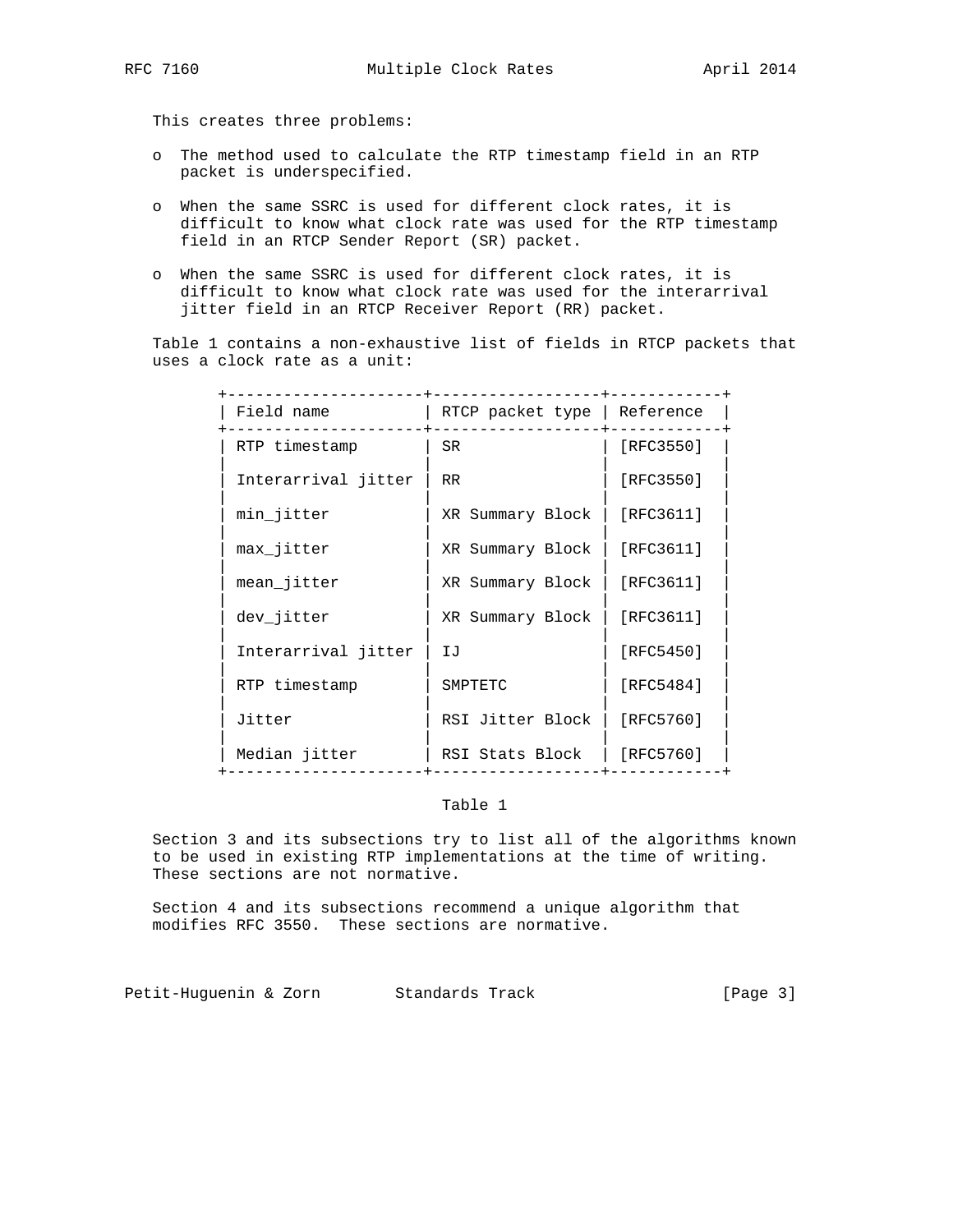2. Terminology

 The key words "MUST", "MUST NOT", "REQUIRED", "SHALL", "SHALL NOT", "SHOULD", "SHOULD NOT", "RECOMMENDED", "MAY", and "OPTIONAL" in this document are to be interpreted as described in RFC 2119 [RFC2119].

In addition, this document uses the following terms:

- Clock rate The multiplier used to convert from a wallclock value in seconds to an equivalent RTP timestamp value (without the fixed random offset). Note that RFC 3550 uses various terms like "clock frequency", "media clock rate", "timestamp unit", "timestamp frequency", and "RTP timestamp clock rate" as synonymous to clock rate.
- RTP Sender A logical network element that sends RTP packets, sends RTCP SR packets, and receives RTCP reception report blocks.
- RTP Receiver A logical network element that receives RTP packets, receives RTCP SR packets, and sends RTCP reception report blocks.
- 3. Legacy RTP

 The following sections describe the various ways in which legacy RTP implementations behave when multiple clock rates are used. "Legacy RTP" refers to RFC 3550 without the modifications introduced by this document.

3.1. Different SSRC

 One way of managing multiple clock rates is to use a different SSRC for each different clock rate, as in this case there is no ambiguity on the clock rate used by fields in the RTCP packets. This method also seems to be the original intent of RTP as can be deduced from points 2 and 3 of Section 5.2 of RFC 3550.

 On the other hand, changing the SSRC can be a problem for some implementations designed to work only with unicast IP addresses, where having multiple SSRCs is considered a corner case. Lip synchronization can also be a problem in the interval between the beginning of the new stream and the first RTCP SR packet.

Petit-Huguenin & Zorn Standards Track [Page 4]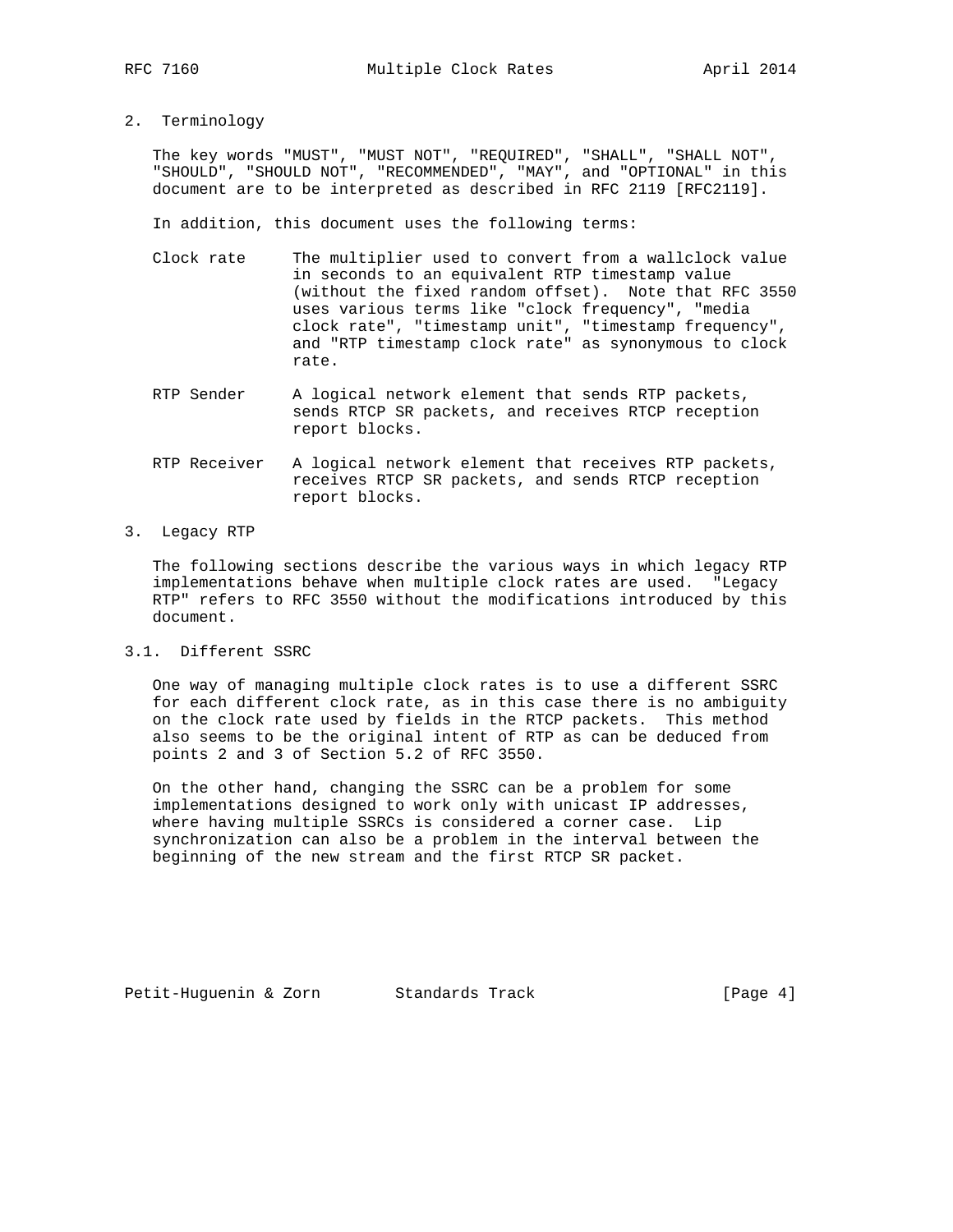# 3.2. Same SSRC

 The simplest way to manage multiple clock rates is to use the same SSRC for all of the payload types regardless of the clock rates.

 Unfortunately, there is no clear definition on how the RTP timestamp should be calculated in this case. The following subsections present the algorithms currently in use.

### 3.2.1. Monotonic Timestamps

 This method of calculating the RTP timestamp ensures that the value increases monotonically. The formula used by this method is as follows:

```
 timestamp = previous_timestamp
 + (current_capture_time - previous_capture_time)
 * current_clock_rate
```
 The problem with this method is that the jitter calculation on the receiving side gives an invalid result during the transition between two clock rates, as shown in Table 2 (Appendix A). The capture and arrival time are measured in seconds, starting at the beginning of the capture of the first packet; clock rate is measured in Hz; the RTP timestamp does not include the random offset; and the transit, jitter, and average jitter use the clock rate as a unit.

 Calculating the correct transit time on the receiving side can be done by using the following formulas:

- 1. current\_capture\_time = (current\_timestamp previous\_timestamp) / current\_clock\_rate + previous\_capture\_time
- 2. transit = current\_clock\_rate \* (arrival\_time current\_capture\_time)
- 3. previous\_capture\_time = current\_capture\_time

 The main problem with this method, in addition to the fact that the jitter calculation described in RFC 3550 cannot be used, is that it is dependent on the previous RTP packets, which can be reordered or lost in the network.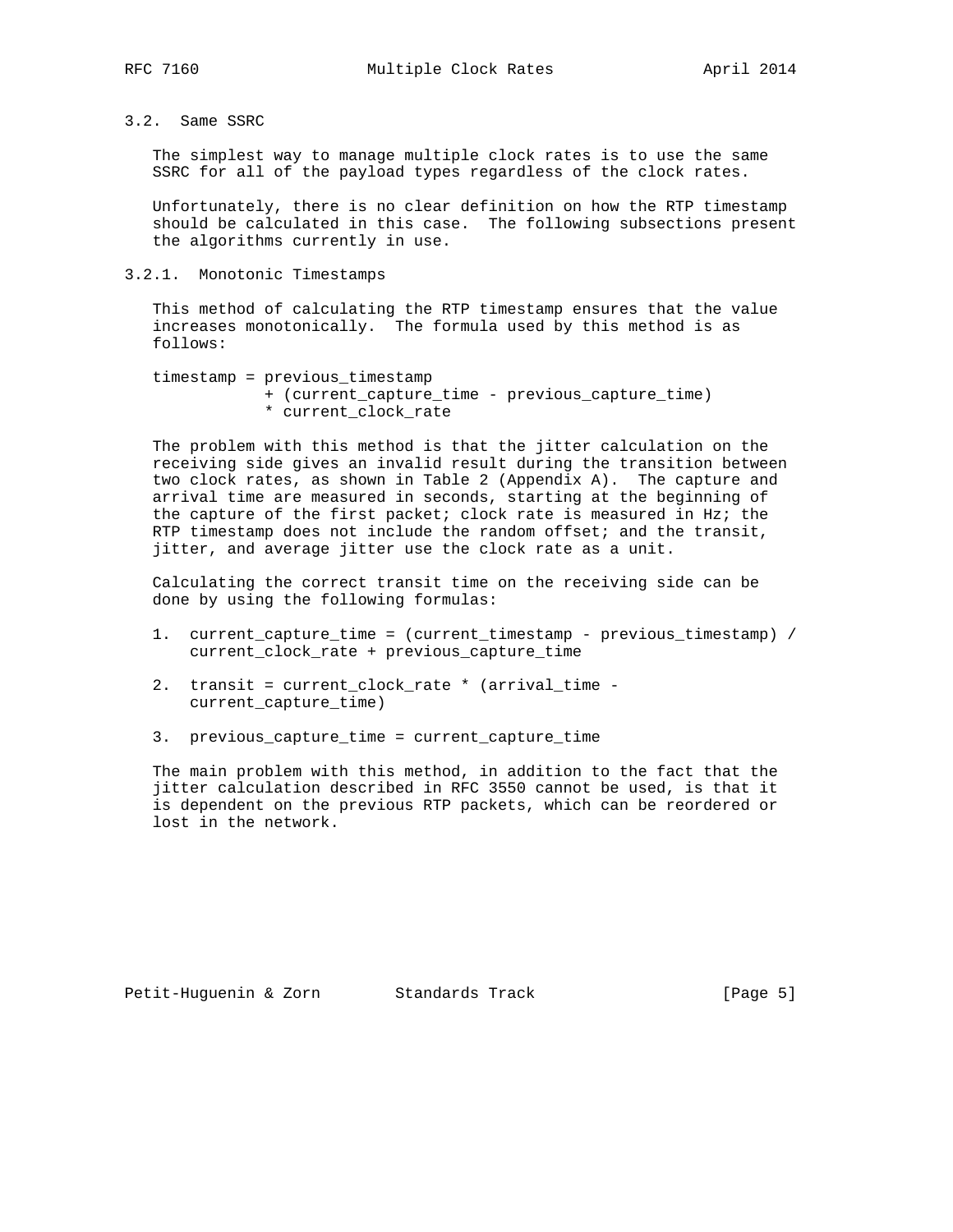## 3.2.2. Non-monotonic Timestamps

 An alternate way of generating the RTP timestamps is to use the following formula:

timestamp = capture\_time \* clock\_rate

 With this formula, the jitter calculation is correct but the RTP timestamp values are no longer increasing monotonically as shown in Table 3 (Appendix A). RFC 3550 states that "[t]he sampling instant MUST be derived from a clock that increments monotonically . . .", but it does not say that the RTP timestamp must increment monotonically.

 The advantage with this method is that it works with the jitter calculation described in RFC 3550, as long as the correct clock rates are used. It seems that this is what most implementations are using (based on a survey done at SIPit26 and on a survey of open source implementations, see Appendix C).

4. Recommendations

 The following subsections describe behavioral recommendations for RTP senders (with and without RTCP) and RTP receivers.

4.1. RTP Sender (with RTCP)

 An RTP Sender with RTCP turned on MUST use a different SSRC for each different clock rate. An RTCP BYE MUST be sent and a new SSRC MUST be used if the clock rate switches back to a value already seen in the RTP stream.

 To accelerate lip synchronization, the next compound RTCP packet sent by the RTP sender MUST contain multiple SR packets, the first one containing the mapping for the current clock rate and the subsequent SR packet(s) containing the mapping for the other clock rates seen during the last period.

 The RTP extension defined by Perkins & Schierl [RFC6051] MAY be used to accelerate the synchronization.

### 4.2. RTP Sender (without RTCP)

 An RTP Sender with RTCP turned off (i.e., having set the RTP Sender and RTP Receiver bandwidth modifiers [RFC3556] to 0) SHOULD use a different SSRC for each different clock rate but MAY use different clock rates on the same SSRC as long as the RTP timestamp is calculated as explained below:

Petit-Huguenin & Zorn Standards Track [Page 6]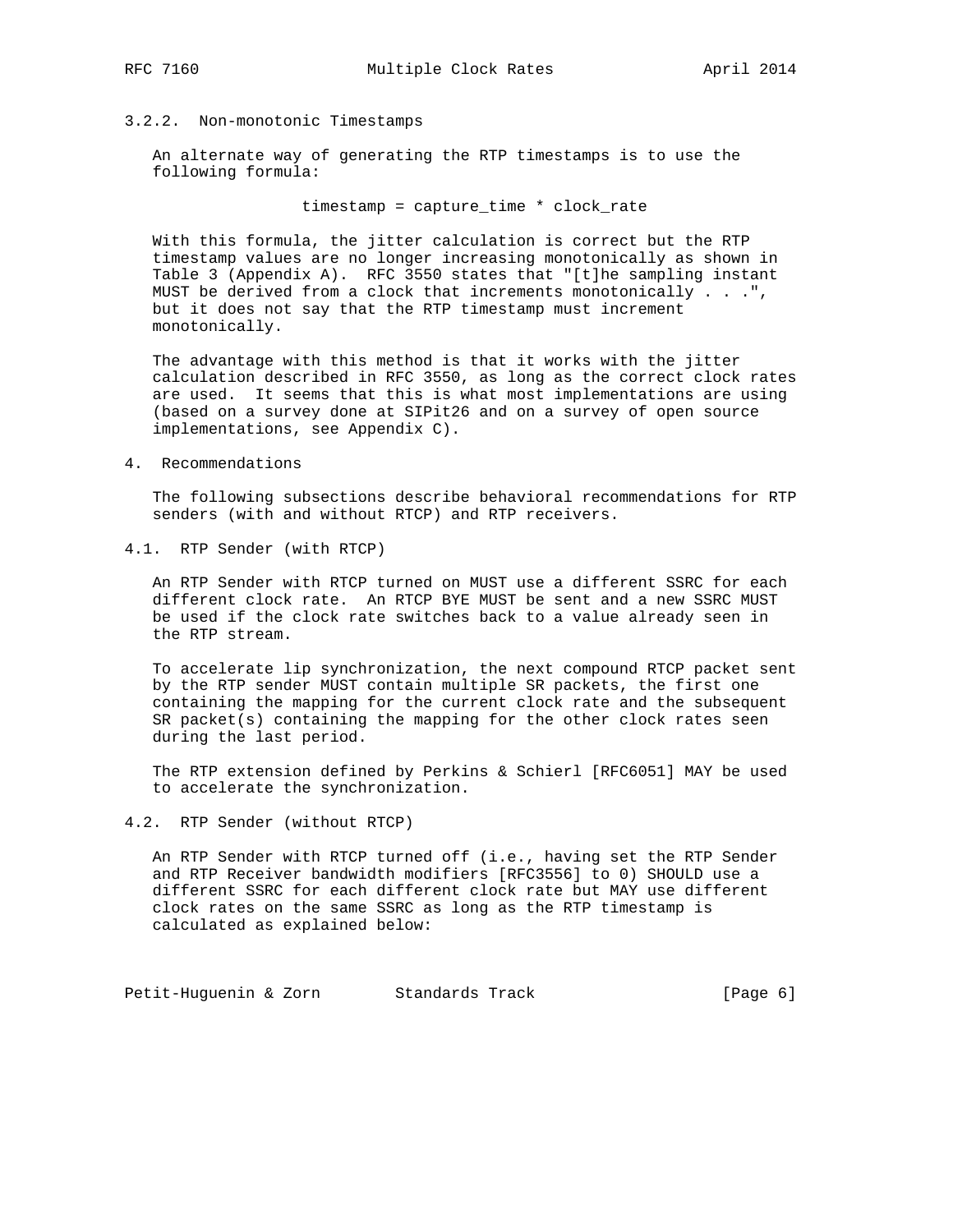Each time the clock rate changes, the start\_offset and capture\_start values are calculated with the following formulas:

 start\_offset += (capture\_time - capture\_start) \* previous\_clock\_rate capture\_start = capture\_time

 For the first RTP packet, the values are initialized with the following values:

> start\_offset = random\_initial\_offset capture\_start = capture\_time

 After eventually updating these values, the RTP timestamp is calculated with the following formula:

> timestamp = (capture\_time - capture\_start) \* clock\_rate + start\_offset

 Note that in all the formulas, capture\_start is the first instant that the new timestamp rate is used. The output of the above method is exemplified in Table 4 (Appendix A).

4.3. RTP Receiver

 An RTP Receiver MUST calculate the jitter using the following formula:

 $D(i,j) = (arrival_time_j * clock_rate_i - timestamp_j)$ - (arrival\_time\_i \* clock\_rate\_i - timestamp\_i)

 An RTP Receiver MUST be able to handle a compound RTCP packet with multiple SR packets.

5. Security Considerations

 When the algorithm described in Section 4.1 is used, the security considerations described in RFC 3550 apply.

 The algorithm described in Section 4.2 is new and so its security properties were not considered in RFC 3550. Although the RTP timestamp is initialized with a random value like before, the timestamp value depends on the current and previous clock rates; this may or may not introduce a security vulnerability in the protocol.

Petit-Huguenin & Zorn Standards Track [Page 7]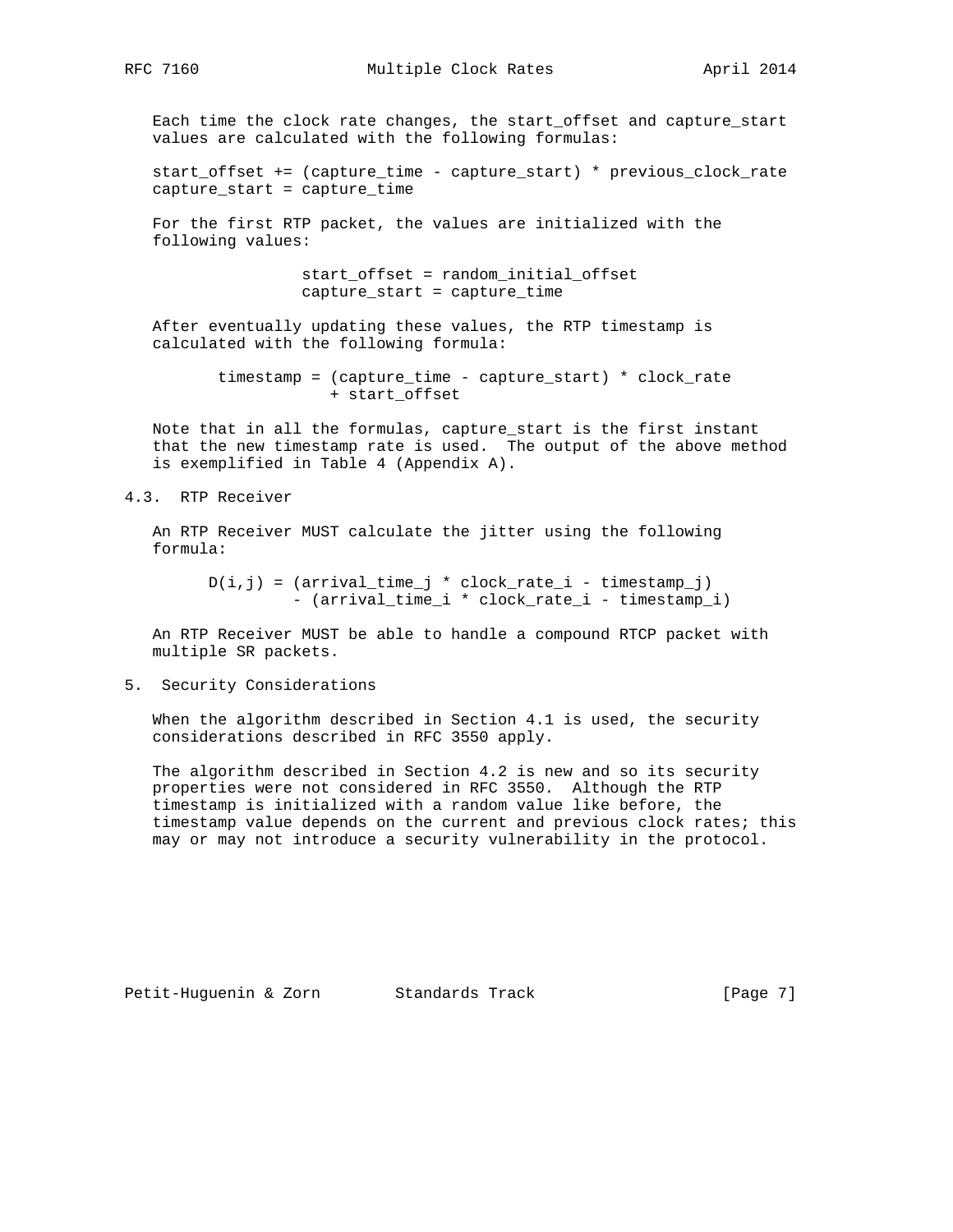- 
- 6. Acknowledgements

 Thanks to Colin Perkins, Ali C. Begen, Harald Alvestrand, Qin Wu, Jonathan Lennox, Barry Leiba, David Harrington, Stephen Farrell, Spencer Dawkins, Wassim Haddad, and Magnus Westerlund for comments, suggestions, and questions that helped to improve this document.

 Thanks to Bo Burman, who provided the values in Table 4 of Appendix A.

 Thanks to Robert Sparks and the attendees of SIPit 26 for the survey on multiple clock rates interoperability.

- 7. References
- 7.1. Normative References
	- [RFC2119] Bradner, S., "Key words for use in RFCs to Indicate Requirement Levels", BCP 14, RFC 2119, March 1997.
	- [RFC3550] Schulzrinne, H., Casner, S., Frederick, R., and V. Jacobson, "RTP: A Transport Protocol for Real-Time Applications", STD 64, RFC 3550, July 2003.
- 7.2. Informative References
	- [AVT-VAR-RATE]

 Wenger, S. and C. Perkins, "RTP Timestamp Frequency for Variable Rate Audio Codecs", Work in Progress, October 2004.

- [RFC3551] Schulzrinne, H. and S. Casner, "RTP Profile for Audio and Video Conferences with Minimal Control", STD 65, RFC 3551, July 2003.
- [RFC3556] Casner, S., "Session Description Protocol (SDP) Bandwidth Modifiers for RTP Control Protocol (RTCP) Bandwidth", RFC 3556, July 2003.
- [RFC3611] Friedman, T., Caceres, R., and A. Clark, "RTP Control Protocol Extended Reports (RTCP XR)", RFC 3611, November 2003.
- [RFC5450] Singer, D. and H. Desineni, "Transmission Time Offsets in RTP Streams", RFC 5450, March 2009.
- [RFC5484] Singer, D., "Associating Time-Codes with RTP Streams", RFC 5484, March 2009.

Petit-Huguenin & Zorn Standards Track [Page 8]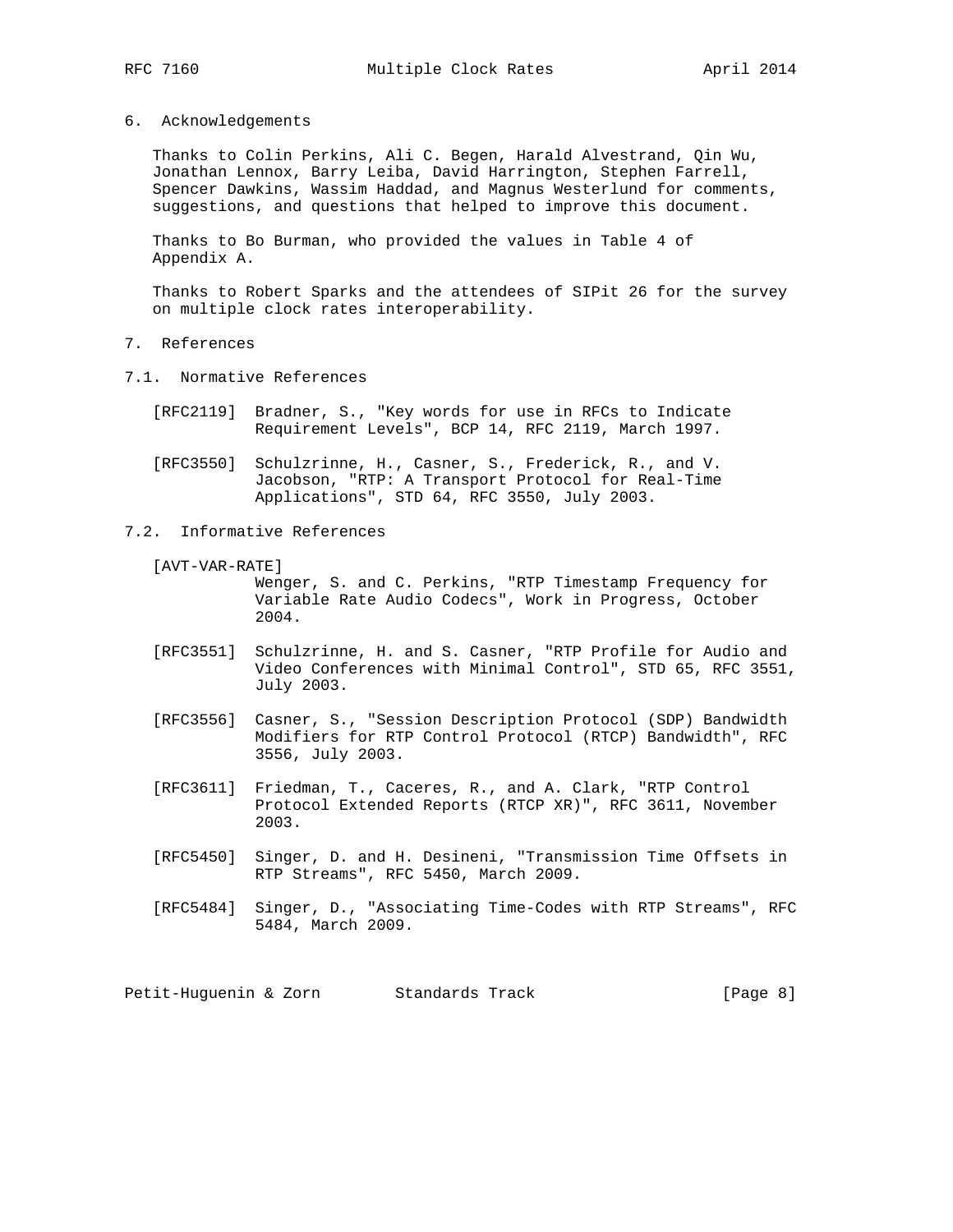- [RFC5760] Ott, J., Chesterfield, J., and E. Schooler, "RTP Control Protocol (RTCP) Extensions for Single-Source Multicast Sessions with Unicast Feedback", RFC 5760, February 2010.
- [RFC6051] Perkins, C. and T. Schierl, "Rapid Synchronisation of RTP Flows", RFC 6051, November 2010.

Petit-Huguenin & Zorn Standards Track [Page 9]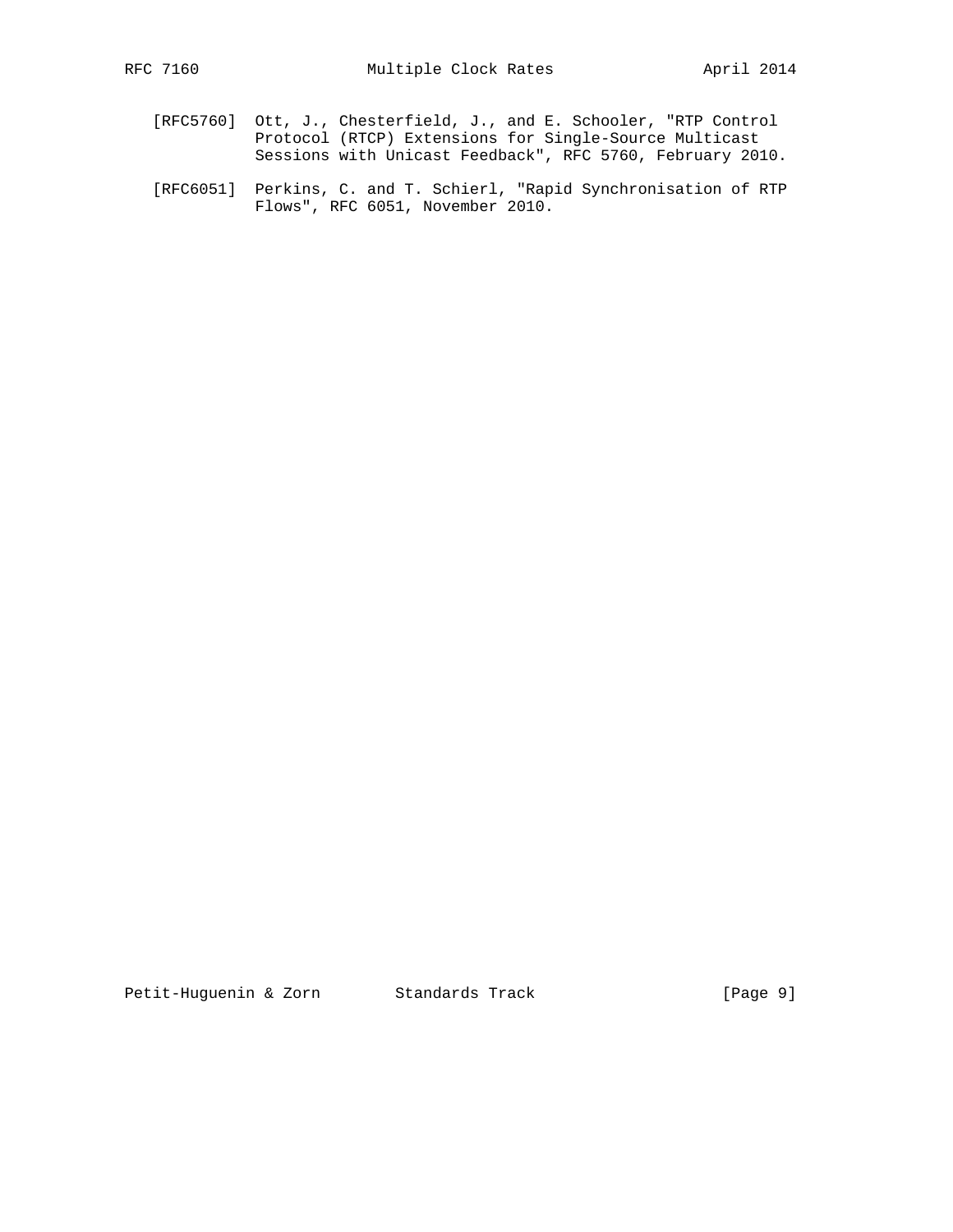# Appendix A. Example Values

 The following tables illustrate the timestamp and jitter values produced when the various methods discussed in the text are used.

 The values shown are purely exemplary, illustrative, and non normative.

| Capt.<br>time | Clock<br>rate | <b>RTP</b><br>timestamp | Arrival<br>time | Transit | Jitter      | Average<br>jitter |
|---------------|---------------|-------------------------|-----------------|---------|-------------|-------------------|
| $\Omega$      | 8000          | 0                       | 0.1             | 800     |             |                   |
| 0.02          | 8000          | 160                     | 0.12            | 800     | $\Omega$    | $\Omega$          |
| 0.04          | 8000          | 320                     | 0.14            | 800     | $\Omega$    | $\Omega$          |
| 0.06          | 8000          | 480                     | 0.16            | 800     | $\Omega$    | $\Omega$          |
| 0.08          | 16000         | 800                     | 0.18            | 2080    | 480         | 30                |
| 0.1           | 16000         | 1120                    | 0.2             | 2080    | $\Omega$    | 28                |
| 0.12          | 16000         | 1440                    | 0.22            | 2080    | $\Omega$    | 26                |
| 0.14          | 8000          | 1600                    | 0.24            | 320     | 720         | 70                |
| 0.16          | 8000          | 1760                    | 0.26            | 320     | $\mathbf 0$ | 65                |
|               |               |                         |                 |         |             |                   |

Table 2: Monotonic Timestamps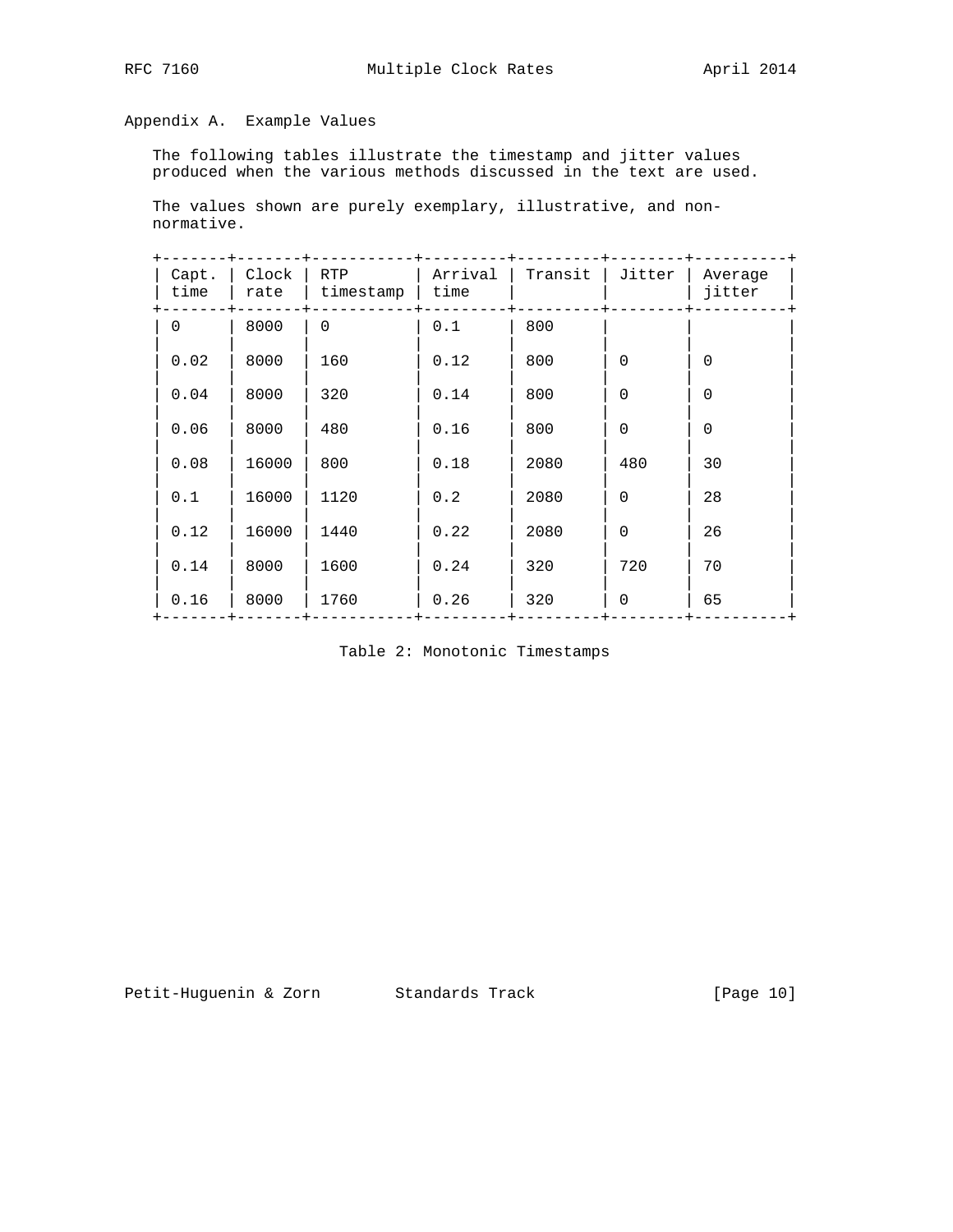| Capt.<br>time | Clock<br>rate | RTP<br>timestamp | Arrival<br>time | Transit | Jitter      | Average<br>jitter |  |
|---------------|---------------|------------------|-----------------|---------|-------------|-------------------|--|
| 0             | 8000          | $\Omega$         | 0.1             | 800     |             |                   |  |
| 0.02          | 8000          | 160              | 0.12            | 800     | $\Omega$    | $\Omega$          |  |
| 0.04          | 8000          | 320              | 0.14            | 800     | $\Omega$    | $\Omega$          |  |
| 0.06          | 8000          | 480              | 0.16            | 800     | $\Omega$    | $\Omega$          |  |
| 0.08          | 16000         | 1280             | 0.18            | 1600    | $\Omega$    | $\Omega$          |  |
| 0.1           | 16000         | 1600             | 0.2             | 1600    | $\Omega$    | $\Omega$          |  |
| 0.12          | 16000         | 1920             | 0.22            | 1600    | $\Omega$    | $\Omega$          |  |
| 0.14          | 8000          | 1120             | 0.24            | 800     | $\Omega$    | $\Omega$          |  |
| 0.16          | 8000          | 1280             | 0.26            | 800     | $\mathbf 0$ | $\Omega$          |  |

Table 3: Non-monotonic Timestamps

+-------+-------+-----------+---------+---------+--------+----------+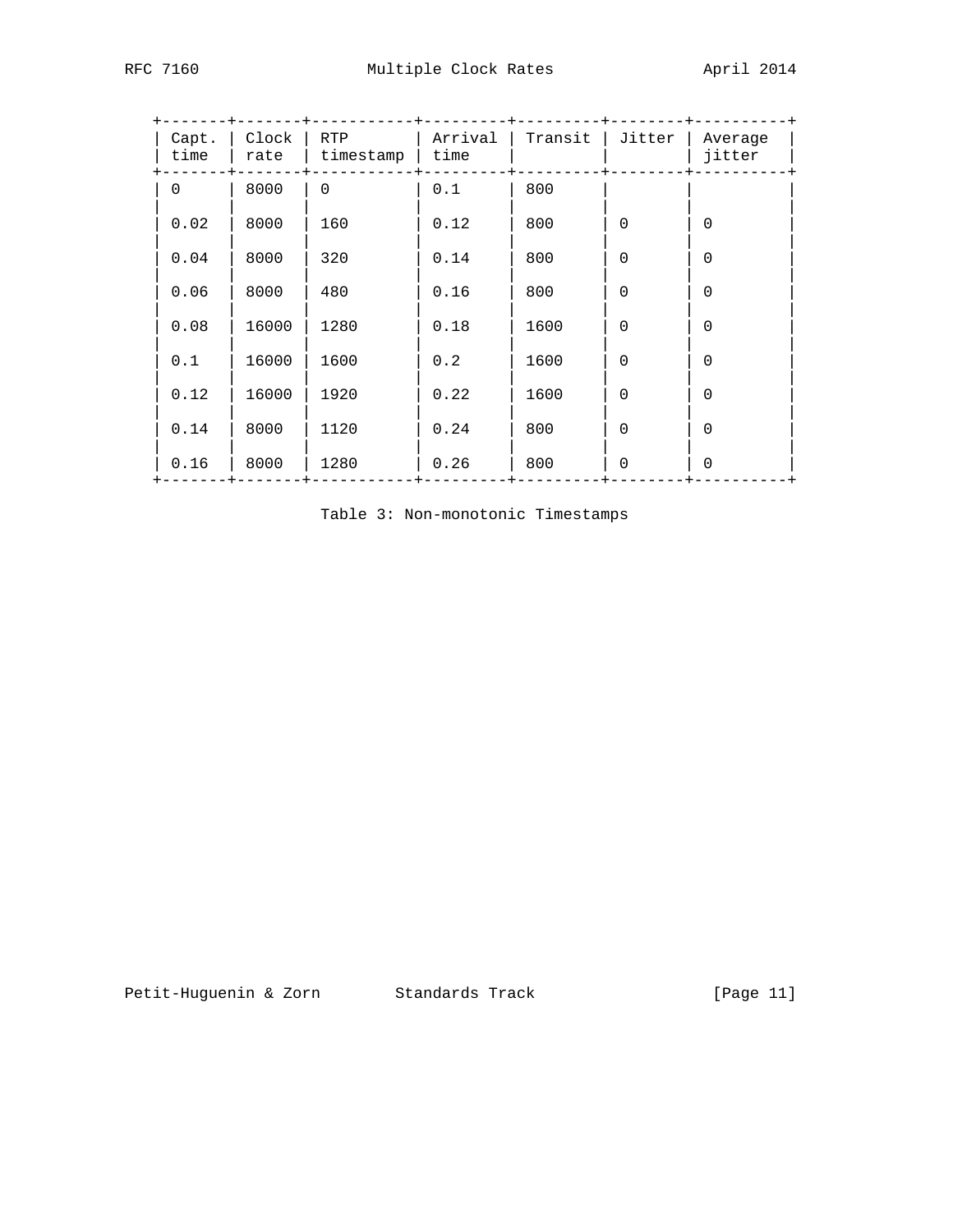| Capt.<br>time | Clock<br>rate | <b>RTP</b><br>timestamp | Arrival<br>time | Transit | Jitter   | Average<br>jitter |
|---------------|---------------|-------------------------|-----------------|---------|----------|-------------------|
| $\Omega$      | 8000          | $\Omega$                | 0.1             | 800     |          |                   |
| 0.02          | 8000          | 160                     | 0.12            | 800     | $\Omega$ | $\Omega$          |
| 0.04          | 8000          | 320                     | 0.14            | 800     | $\Omega$ | $\Omega$          |
| 0.06          | 8000          | 480                     | 0.16            | 800     | $\Omega$ | $\Omega$          |
| 0.08          | 16000         | 640                     | 0.18            | 1600    | $\Omega$ | $\Omega$          |
| 0.1           | 16000         | 960                     | 0.2             | 1600    | $\Omega$ | $\Omega$          |
| 0.12          | 16000         | 1280                    | 0.22            | 1600    | $\Omega$ | $\Omega$          |
| 0.14          | 8000          | 1600                    | 0.24            | 320     | $\Omega$ | $\Omega$          |
| 0.16          | 8000          | 1760                    | 0.26            | 320     | $\Omega$ | $\Omega$          |
|               |               |                         |                 |         |          |                   |

Table 4: Recommended Method for RTP Sender (without RTCP)

Appendix B. Using a Fixed Clock Rate

 An alternate way of fixing the issue with using multiple clock rates was proposed by Wenger and Perkins [AVT-VAR-RATE]. This document proposed to define a unified clock rate, but the proposal was rejected at IETF 61.

Appendix C. Behavior of Legacy Implementations

C.1. libccrtp 2.0.2

This library uses the formula described in Section 3.2.2.

 Note that this library uses gettimeofday(2) which is not guaranteed to increment monotonically (e.g., when the clock is adjusted by NTP).

C.2. libmediastreamer0 2.6.0

 This library (which uses the oRTP library) uses the formula described in Section 3.2.2.

Note that in some environments this library uses gettimeofday(2), which is not guaranteed to increment monotonically.

Petit-Huguenin & Zorn Standards Track [Page 12]